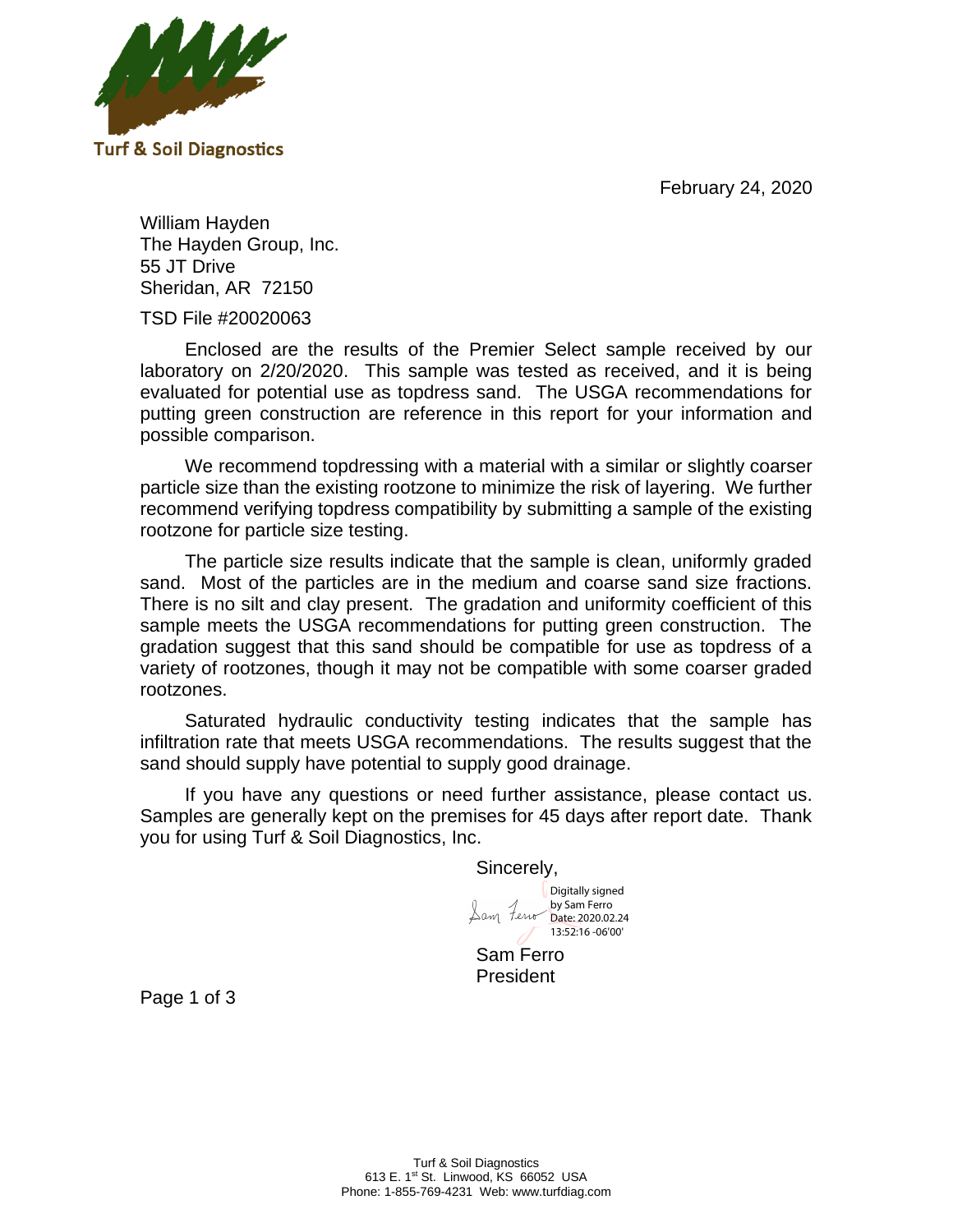

TESTING Cert #0797.0

**The Hayden Group Inc William Hayden** Sheridan, AR 72150

## 55 JT Drive **Facility** Product Development Date Received Feb-20-2020 Date Reported Feb-24-2020

**Particle Size Evaluation\***

|            |                                         |                  |              |              |                |         |                                         |                | % Retained mm (US sieve) |             |            |
|------------|-----------------------------------------|------------------|--------------|--------------|----------------|---------|-----------------------------------------|----------------|--------------------------|-------------|------------|
| Lab ID#    | <b>Sample Name</b>                      | % Sand           | % Silt       | % Clay       | Gravel         | Gravel  | V. Coarse                               | Coarse         | Medium                   | <b>Fine</b> | V. Fine    |
|            |                                         | $ 2.0 - 0.05$ mm | 0.05-0.002mm | $< 0.002$ mm | 4.0(5)         | 2.0(10) | 1.0(18)                                 | 0.5(35)        | 0.25(60)                 | 0.15(100)   | 0.05(270)  |
| 20020063-1 | <b>Premier Select</b>                   | 100              | < 1.0        | < 1.0        | 0.0            | 0.0     | 0.0                                     | 38.4           | 40.8                     | 16.5        |            |
|            |                                         |                  |              |              |                |         |                                         |                |                          |             |            |
|            |                                         |                  |              |              |                |         |                                         |                |                          |             |            |
|            | <b>USGA Recommendations for Greens</b>  | $\geq 92\%$      | $\leq 5\%$   | $\leq 3\%$   | 0 <sup>0</sup> |         | $\leq$ 3% Gravel<br>$\leq$ 10% Combined | ≥ 60% Combined |                          | $\leq 20\%$ | ≤ 5%***    |
|            | Greens Topdress Guidelines <sup>#</sup> |                  |              | $\leq 3\%$   | 0%             | $0\%$   | $\leq 5\%$                              | ≥ 60% Combined |                          | $\leq 15\%$ | $\leq 5\%$ |

‡ Guidelines Developed by Hummel & Co.

| Lab ID#    | <b>Sample Name</b>                                       | Uniformity<br><b>Coefficient</b><br>Cυ | D <sub>15</sub><br>mm | <b>D50</b><br>mm | <b>D85</b><br>mm | Shape<br>Angularity                                                                          | <b>Shape</b><br><b>Sphericity</b> | <b>USDA</b><br>Textural<br><b>Classification</b> | Acid<br><b>Reaction</b> | — nH' | % Organic<br><b>Matter</b><br>Dry Wt.** |
|------------|----------------------------------------------------------|----------------------------------------|-----------------------|------------------|------------------|----------------------------------------------------------------------------------------------|-----------------------------------|--------------------------------------------------|-------------------------|-------|-----------------------------------------|
| 20020063-1 | <b>Premier Select</b>                                    | <u>.</u>                               | 0.21                  | $0.4^{\circ}$    | 0.76             | Angular to Sub-Rounded                                                                       | Low to Medium                     | Sand                                             | None                    | ◡.◡   |                                         |
|            |                                                          |                                        |                       |                  |                  |                                                                                              |                                   |                                                  |                         |       |                                         |
|            |                                                          |                                        |                       |                  |                  |                                                                                              |                                   |                                                  |                         |       |                                         |
|            | <b>USGA Recommendations for Greens</b>                   | See Below                              |                       |                  |                  |                                                                                              |                                   |                                                  |                         |       |                                         |
|            | *ASTM F1632 Method B & Determination of Size Factors SOP |                                        |                       |                  |                  | <sup>#</sup> ASTM D4972 w/ CaCl <sub>2</sub> (pH in H <sub>2</sub> O available upon request) |                                   |                                                  |                         |       | **ASTM F1647 Method A                   |

Phone # 1-855-769-4231

on request) **Example 3** \*\* ASTM F1647 Method A

\*\*\*Maximum of 10% combined on Very Fine Sand, Silt, and Clay fractions.

USGA Rootzone Coefficient of Uniformity Recommendations: 1.8 to 3.5 for Mixes with Peat; 2.0 to 3.5 for Mixes with Inorganic Amendment or Pure Sand.  $\mathcal{N}=\mathcal{N}=\mathcal{N}=\mathcal{N}=\mathcal{N}=\mathcal{N}=\mathcal{N}=\mathcal{N}=\mathcal{N}=\mathcal{N}=\mathcal{N}=\mathcal{N}=\mathcal{N}=\mathcal{N}=\mathcal{N}=\mathcal{N}=\mathcal{N}=\mathcal{N}=\mathcal{N}=\mathcal{N}=\mathcal{N}=\mathcal{N}=\mathcal{N}=\mathcal{N}=\mathcal{N}=\mathcal{N}=\mathcal{N}=\mathcal{N}=\mathcal{N}=\mathcal{N}=\mathcal{N}=\mathcal{N}=\mathcal{N}=\mathcal{N}=\mathcal{N}=\mathcal{N}=\mathcal{$  $S$ amples were tested as received as received as  $S$  received and comments  $S$  shown.

Samples were tested as received and comments pertain only to the samples shown.

This report may not be reproduced in part, but only in full.

Sample condition upon receipt was normal.

Samples were received without a transmittal letter.

Reviewed by \_\_\_\_\_\_\_\_\_\_\_\_\_\_\_\_\_\_\_

Page 2 of 3